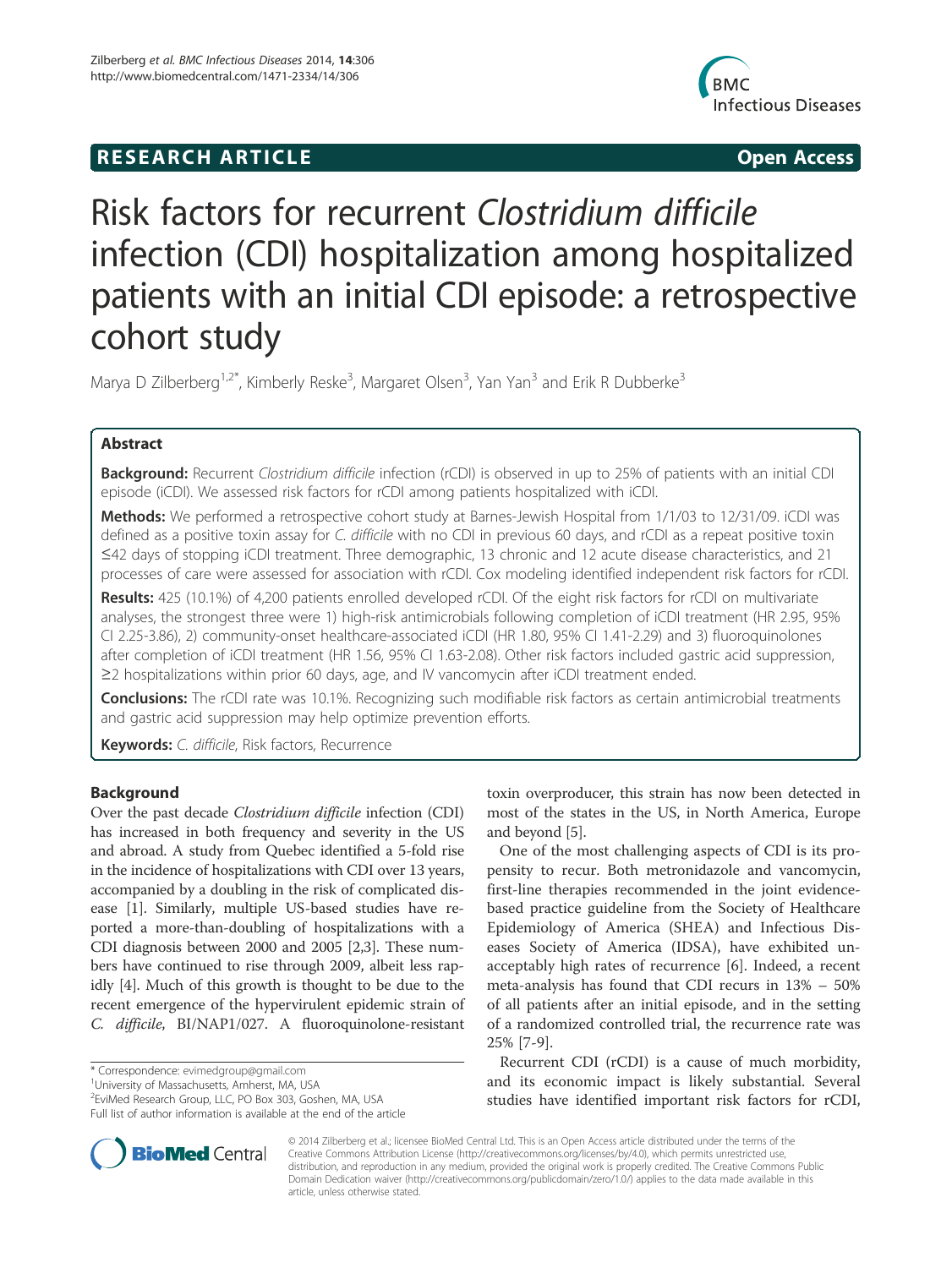including advanced age, chronic renal insufficiency, elevated white blood cell count, low serum albumin, use of proton pump inhibitors (PPI), and continued use of systemic antimicrobials during the initial CDI episode (iCDI) [7,10-13]. However, a meta-analysis identified major gaps in our understanding of the risk factors for CDI recurrence [7]. Although the authors found concomitant antimicrobials, gastric acid suppressants and older age to be strongly predictive of rCDI, other factors, including iCDI treatment and specific non-CDI antimicrobials, could not be evaluated adequately due to the lack of robust data. Additionally, most studies have focused on the factors immediately preceding rCDI onset, ignoring the possibility that factors present at or near the onset of the iCDI episode may also impact this risk. In fact, recent data suggest that the burden of community-onset healthcare-facility associated (CO-HCFA) CDI is much higher than previously appreciated, and poses an additional risk pool for inpatient exposure [14,15]. Since CO-HCFA implies an ongoing exposure to the healthcare system, it may itself be a marker for a recurrence.

A precise understanding of who is likely to recur is an important clinical question for two reasons. First, if there are modifiable exposures that increase this risk, knowing what they are may aid clinicians in avoiding them. Second, if patient characteristics not subject to modification predispose to rCDI, recognizing them may help target preventive measures more effectively. In order to define more fully the risk factors for rCDI, we conducted a single center retrospective cohort analysis among patients hospitalized with an iCDI episode.

## Methods

This study was approved by the Washington University Institutional Review Board, and its conduct was in compliance with the Helsinki Declaration.

## Cohort definition

We conducted a retrospective cohort study of all adult (age  $\geq$ 18 years) patients with an inpatient episode of iCDI at Barnes-Jewish Hospital (BJH) between January 1, 2003, and December 31, 2009. An episode of CDI was defined as a positive toxin assay (C. DIFFICILE TOX A/B II from Techlab, Blacksburg, VA, USA) for C. difficile. Because the hospital laboratory performs a test for C. difficile only if the treating physician suspects CDI and if the stool is unformed, all patients with positive toxin results were considered to be CDI case patients. The first episode of CDI during the study period in the absence of any CDI in the prior 60 days was defined as the iCDI, and patients were included only once. Patients were excluded if they died during or were discharged to hospice from the iCDI hospitalization.

All included patients were followed for 42 days from the date of the end of iCDI treatment or until rCDI onset, defined as a repeat positive toxin within this time frame. Initial CDI cases were categorized according to published surveillance definitions as community-onset healthcare facility-associated (CO-HCFA) (indeterminate CDI cases were grouped with CO-HCFA), healthcare facility-onset (HCFO), and community-associated (CA) [16].

## Data sources

Demographic and clinical data were derived from BJH Medical Informatics databases and the BJH electronic medical records. The data available from the Informatics databases included C. difficile toxin assay results and date of stool collection; patient demographics; dates of admission and discharge; discharge disposition; admission location; ICD-9-CM diagnosis (used to define underlying comorbidities in the year prior and during the index hospitalization) and procedure (assessed only during the index hospitalization) codes; dates of ICU stays; start and stop dates of all inpatient CDI treatments, gastric acid suppressors and antimicrobials; and white blood cell count, hemoglobin, serum creatinine, and serum albumin levels on admission and at the time of positive C. difficile toxin assays from the index admission and all readmissions in the 42 days after iCDI treatment end. The BJH medical records included data on antimicrobials and CDI treatments the patient received as an outpatient within the BJH system, and whether a readmission was for CDI. In addition, admission and discharge summaries were reviewed for all included hospitalizations to help determine whether the patient had a history of CDI at another healthcare facility or as an outpatient.

## Statistical analyses

The exposure interval was divided into three periods: 1) from hospital admission until diagnosis of iCDI, 2) from the time of diagnosis of iCDI until the end of its treatment, and 3) from the end of iCDI treatment until the onset of recurrence or until the end of the 42-day monitoring period for recurrence. We compared patients with rCDI to those without rCDI based on their characteristics in these time periods. Cox proportional hazards modeling was used to determine variables associated with at least one episode of rCDI on univariate analysis. Antimicrobials were categorized based on association with CDI as highrisk (cephalosporins, aminopenicillins, and clindamycin), low-risk (aminoglycosides, beta lactamase inhibitors, carbepenems, daptomycin, doxycycline, linezolid, macrolides, rifampin, rifaximin, and tigecycline), fluoroquinolones (>90% was ciprofloxacin), and intravenous vancomycin [17,18]. Gastric acid suppressors (histamine receptor 2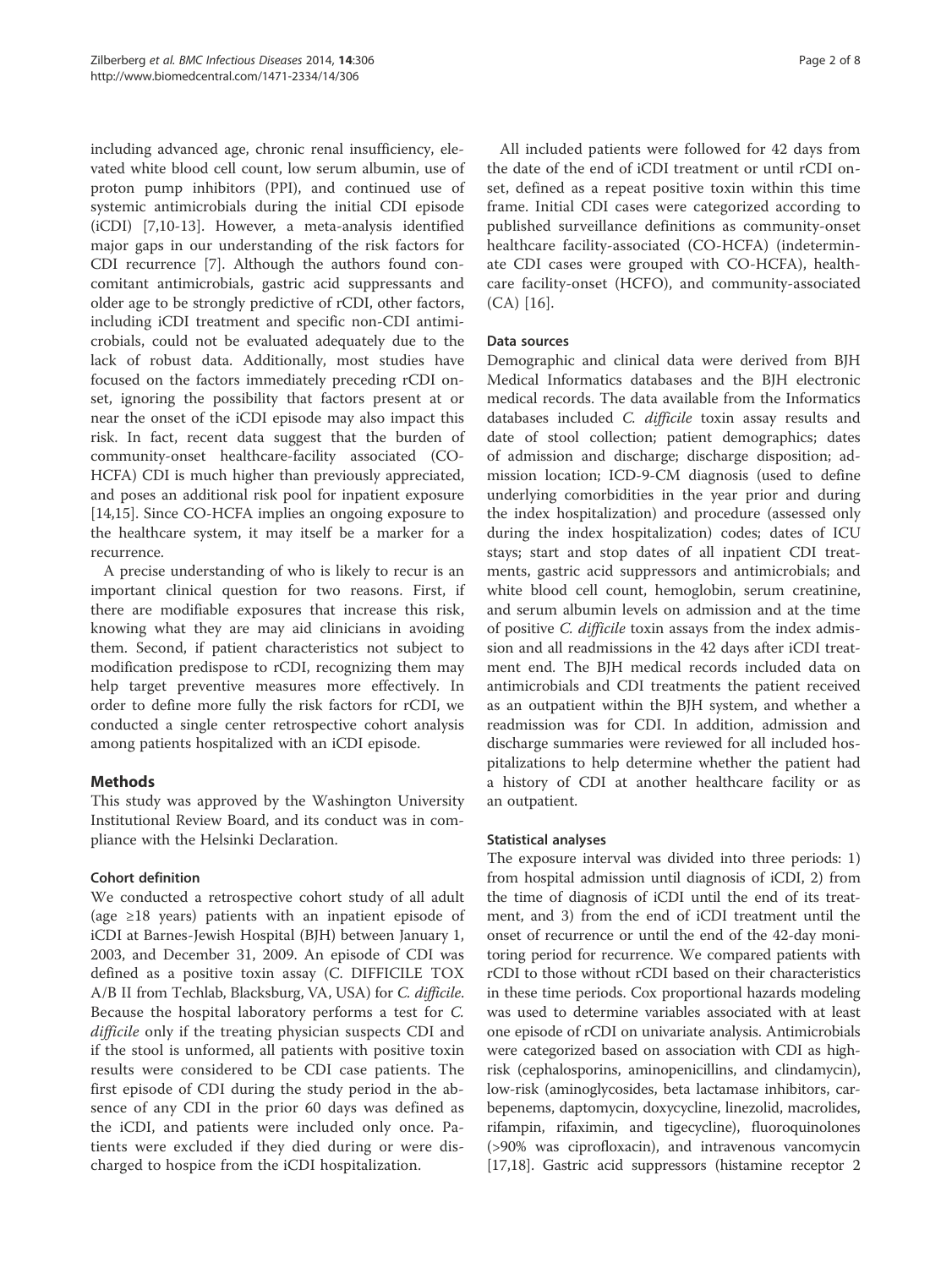blockers [HR2B] and proton pump inhibitors [PPI]), choice and duration of iCDI treatment, and iCDI severity, as defined by the SHEA/IDSA Clinical Practice Guidelines for CDI, were also assessed as potential risk factors for rCDI [6].

We employed extended Cox proportional hazards modeling to determine independent risk factors for at least one episode of rCDI, with variable selection according to the methodology of Hosmer-Lemeshow [19]. Variables eligible for inclusion in the multivariable models were those associated with increased risk of rCDI from the literature or those with clinical or biologic plausibility, and those with p-values <0.20 in the univariate analyses. Antimicrobial exposures from the end of CDI treatment until rCDI or 42 days were analyzed as timedependent variables. Backward stepwise selection was used to arrive at the best-fitting and most parsimonious model. All relevant 2-way interactions were tested after selection of the main effects, and included in the final models only if they were significant at the alpha  $\leq 0.05$ . The proportional hazards assumption was verified by assessing the parallel nature of curves in log-log plots. The appropriate functional formats of continuous variables were determined by examining nonparametric regression (smoothing) plots with a restricted cubic spline function. To facilitate interpretation of results, the hazard ratios for the piecewise linear spline variable (fluoroquinolone exposure while on CDI treatment) compared the hazards of developing CDI for values between the 75th and the 25th percentiles of the variable [20]. To assess the importance of time dependency for antimicrobial exposures that occur after CDI treatment, these exposures included in the final model were also analyzed in a time-independent fashion.

All analyses were performed in SAS version 9.3 (SAS Institute, Cary, NC) and R (R Foundation, Vienna, Austria) [21]. All statistical testing was two-tailed with significance set at the alpha level  $\leq 0.05$ .

### Results

Among the 4,200 patients enrolled with iCDI, 425 (10.1%) had at least one rCDI identified. Those with a recurrence were older (median age 64.8, range 18.3 – 98.2, vs. 61.6, range 18.0 – 102.4), and had a greater comorbidity burden, as evidenced by the higher Charlson score than those without (Table 1). Of the specific comorbidities, diabetes mellitus was more prevalent in the rCDI group than in the group without rCDI. Notably, prior exposure to the healthcare system was more likely among those with rCDI than those without. Persons with rCDI were nearly twice as likely to fit the surveillance definition for CO-HCFA CDI during their initial episode (39%) as those without rCDI (22%, p < 0.001). Consistent with this, patients with rCDI had a higher frequency of at least one inpatient

admission within 60 days prior to the iCDI episode (53% vs. 39%, p < 0.001), as well as a higher risk for multiple recent hospitalizations than those without rCDI (Table 1). The iCDI admission laboratory data did not differ substantively between the groups.

There were several differences between patients with and those without rCDI with respect to exposure to medications known to raise the risk of CDI (Table 2). Nearly ¾ of all patients in each group were on at least one antimicrobial at the onset of their iCDI. There were no differences in antibiotics considered to be "high-risk" for causing CDI between the rCDI and non-rCDI groups. Conversely, antimicrobials designated as "lowrisk" for CDI were used with lower frequency in patients with (22%) compared to those without rCDI (28%, p = 0.02). Fluoroquinolone treatment was more prevalent during the iCDI onset among those with rCDI (28%) than those without  $(23\%, p = 0.02)$ . Furthermore, patients with rCDI who used gastric acid suppressors were nearly twice as likely as those without to be started on one within 24 hours of the iCDI diagnosis (Table 2).

Although there were no differences in the treatment regimen aimed at the iCDI episode, patients who developed rCDI were more frequently started on such high-risk medications as gastric suppressors and non-CDI antimicrobials, regardless of their designation as high- or low-risk, after the onset of iCDI (Table 2). Those with subsequent rCDI were more likely to be discharged to a healthcare facility following the iCDI hospitalization than those without rCDI, though this difference did not reach statistical significance. Following the hospitalization with iCDI, patients with a subsequent rCDI were also more likely to be readmitted to the hospital both before and/or after the end of the iCDI treatment (Table 3).

In a multivariate Cox proportional hazards model, where we examined 49 potential covariates for their impact on the risk of rCDI, eight factors emerged as predictive of a future episode of rCDI (Table 4). In addition to age, case status of iCDI designation of CO-HCFA was strongly associated with rCDI, increasing its risk by 80% (HR 1.80, 95% CI 1.41 to 2.29). In a similar vein, having had two or more inpatient hospitalization within 60 days prior to the onset of CDI was associated with an increased risk of rCDI (HR 1.40, 95% CI 1.04-1.89). A number of modifiable risk factors also predicted the risk of rCDI. They included initiation of gastric acid suppressors at the time of iCDI diagnosis (HR 1.36, 95% CI 1.004 to 1.85), and cumulative exposure to fluoroquinolones while on iCDI therapy (HR 1.45, 95% CI 1.09 to 1.41). Exposure to fluoroquinolones (HR 1.56, 95% CI 1.16 to 2.08), IV vancomycin (HR 1.45, 95% CI 1.09 to 1.92), and high-risk antimicrobials (HR 2.95, 95% CI 2.25 to 3.86) at any time  $t$  after the end of iCDI therapy ended also increased the risk of rCDI. Demonstrating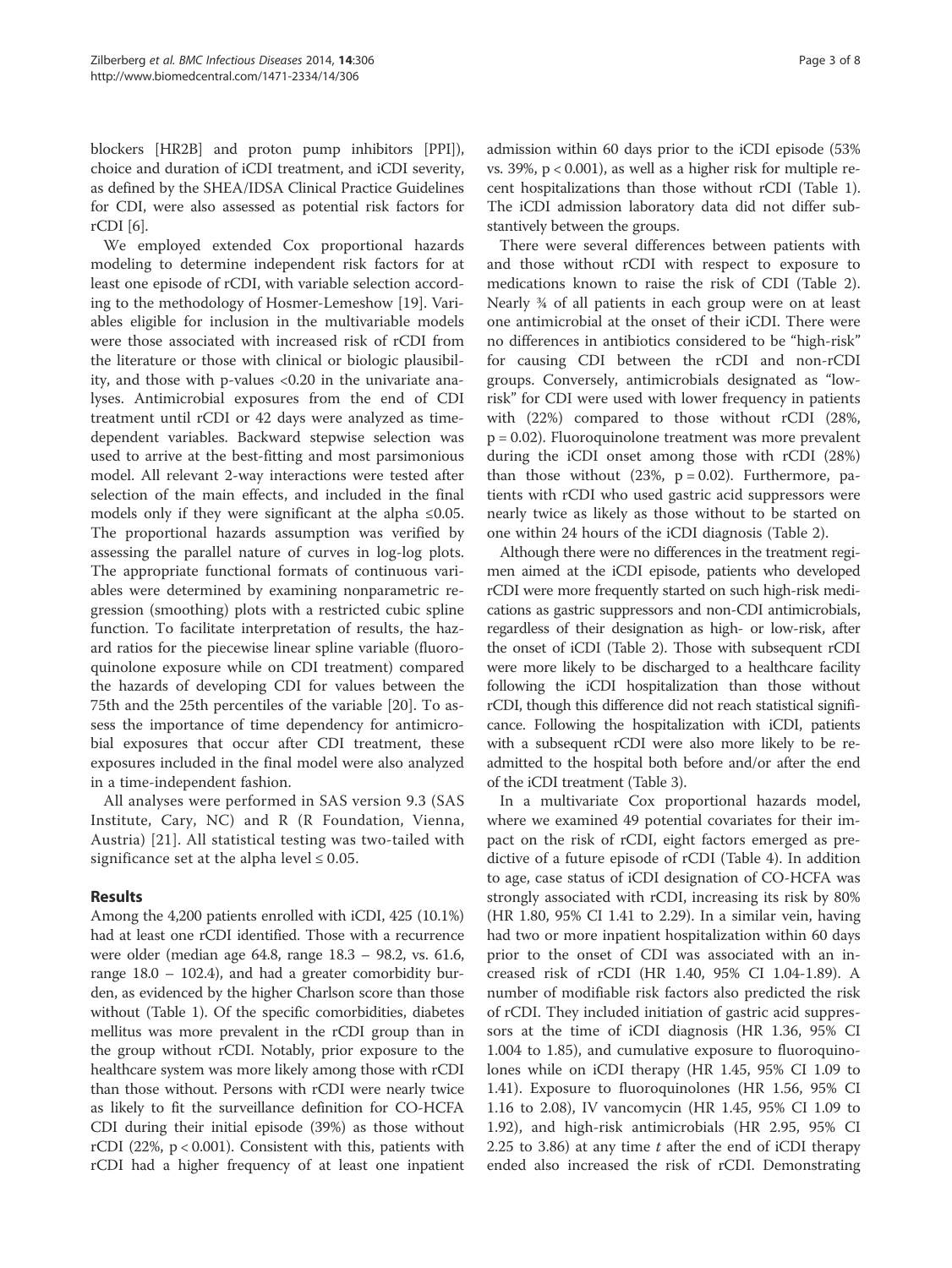#### Table 1 Patient characteristics and treatments at hospital admission involving the initial CDI episode

|                                                    | Patients who developed rCDI | Patients who did not develop rCDI | Hazard ratio           |
|----------------------------------------------------|-----------------------------|-----------------------------------|------------------------|
| <b>Patient characteristics</b>                     | $(n = 425)$                 | $(n = 3775)$                      | 95% CI                 |
| Demographics                                       |                             |                                   |                        |
| Age, years (median[range])                         | $64.8$ (18.3 - 98.2)        | $61.6$ (18.0 $-102.4$ )           | $1.01(1.01 - 1.02)$    |
| Gender: female                                     | 210 (49)                    | 1824 (48)                         | $1.05(0.87 - 1.27)$    |
| Comorbidities <sup>a</sup>                         |                             |                                   |                        |
| Myocardial infarction                              | 40 (9)                      | 328 (9)                           | $1.12$ (0.81 - 1.55)   |
| Congestive heart failure                           | 108 (25)                    | 854 (23)                          | $1.23$ (0.99 - 1.53)   |
| Peripheral vascular disease                        | 34(8)                       | 269(7)                            | $1.13(0.79 - 1.60)$    |
| Cerebrovascular disease                            | 41 (10)                     | 256(7)                            | $1.51(1.10 - 2.09)$    |
| Chronic renal failure                              | 21(5)                       | 190(5)                            | $0.98$ (0.64 - 1.53)   |
| Dementia                                           | 5(1)                        | 23(1)                             | $1.83$ (0.76 - 4.41)   |
| Chronic obstructive pulmonary disease              | 116(27)                     | 912 (24)                          | $1.18(0.95 - 1.46)$    |
| Rheumatologic disease                              | 18(4)                       | 146(4)                            | $1.11(0.69 - 1.78)$    |
| Peptic ulcer disease                               | 20(5)                       | 154(4)                            | $1.18$ (0.75 - 1.85)   |
| Mild liver disease                                 | 17(4)                       | 201(5)                            | $0.81$ (0.50 - 1.32)   |
| Moderate to severe liver disease                   | 12(3)                       | 134(4)                            | $0.86$ (0.48 - 1.53)   |
| <b>Diabetes</b>                                    | 135 (32)                    | 975 (26)                          | $1.32(1.08 - 1.62)$    |
| Paraplegia or hemiplegia                           | 12(3)                       | 78 (2)                            | $1.40$ (0.79 - 2.45)   |
| Any malignancy (excluding leukemia/lymphoma)       | 83 (20)                     | 770 (20)                          | $0.99$ (0.78 - 1.25)   |
| Leukemia or lymphoma                               | 78 (18)                     | 660 (18)                          | $1.05(0.82 - 1.34)$    |
| Metastatic solid tumor                             | 56 (13)                     | 449 (12)                          | $1.19$ (0.90 - 1.58)   |
| <b>HIV/AIDS</b>                                    | 10(2)                       | 66 (2)                            | $1.30(0.70 - 2.44)$    |
| Charlson composite score                           |                             |                                   |                        |
| $0 - 2$                                            | 223 (53)                    | 2182 (58)                         | Ref                    |
| $3 - 5$                                            | 117 (28)                    | 922 (24)                          | $1.27(1.01 - 1.59)$    |
| $> 5 = 6$                                          | 85(20)                      | 671 (18)                          | $1.32(1.03 - 1.69)$    |
| Case status <sup>b</sup>                           |                             |                                   |                        |
| HCFO/HCFA                                          | 203 (48)                    | 2332 (62)                         | Ref                    |
| CA or unknown                                      | 57 (13)                     | 597 (16)                          | $1.07$ (0.79 - 1.43)   |
| CO/HCFA, indeterminate, or non- BJH HCFA           | 165 (39)                    | 846 (22)                          | $2.17(1.76 - 2.66)$    |
| Admitted from another healthcare facility          | 109 (26)                    | 1019 (27)                         | $0.97$ (0.78 - 1.21)   |
| Number of inpatient admissions in previous 60 days |                             |                                   |                        |
| 0                                                  | 200 (47)                    | 2313 (61)                         | Ref                    |
|                                                    | 150 (35)                    | 1021 (27)                         | $1.70(1.37 - 2.10)$    |
| $2+$                                               | 75 (18)                     | 441 (12)                          | $1.96$ (1.50 - 2.55)   |
| Baseline laboratory data <sup>c</sup>              |                             |                                   |                        |
| Low albumin at admission                           | 52 (12)                     | 522 (14)                          | $0.94$ (0.70 - 1.25)   |
| Low WBC at admission                               | 44 (10)                     | 420 (11)                          | $0.92$ (0.68 - 1.26)   |
| High WBC at admission                              | 236 (56)                    | 2122 (56)                         | $0.86$ (0.66 - 1.12)   |
| Low hemoglobin at admission                        | 182 (43)                    | 1572 (42)                         | $1.09$ (0.90 - 1.32)   |
| High creatinine at admission                       | 108 (25)                    | 947 (25)                          | $1.04$ $(0.84 - 1.30)$ |
| Low creatinine clearance                           | 218 (51)                    | 1636 (43)                         | $1.43(1.18 - 1.73)$    |

 $rCDI = recurrent C.$  difficile infection.

<sup>a</sup>Comorbidities diagnosed within previous 1 year (identified by ICD-9-CM diagnosis codes.

b HCFO = health care facility onset; HCFA = healthcare facility-associated; CA = community acquired; CO = community onset. Case she status for 6 patients' was unknown: 1 among those who developed rCDI and 5 among those who did not.

 $^{\circ}$ The following threshold values defined "high" and "low" levels: albumin <2.5 g/dL; WBC low <3.8\*10 $^3$ /mm $^3$ ; WBC high >9.8\*10 $^3$ /mm $^3$ ; hemoglobin <10.0 g/dL; creatinine >1.5 ug/dL; creatinine clearance <70 mL/min. WBC = white blood cells.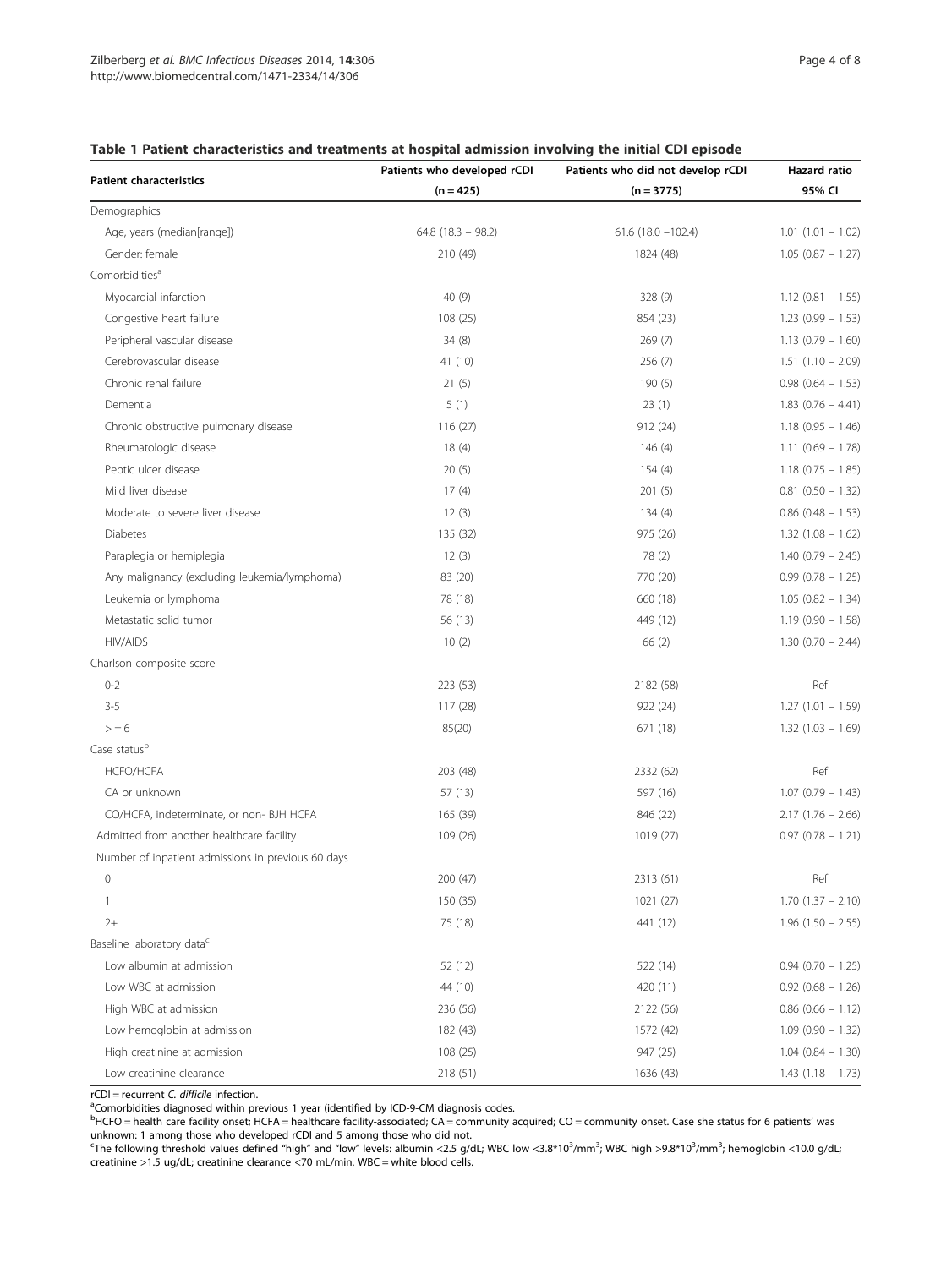|                                                              | Patients who developed rCDI | Patients who did not develop rCDI | Hazard ratio             |
|--------------------------------------------------------------|-----------------------------|-----------------------------------|--------------------------|
| <b>Patient characteristics</b>                               | $(n = 425)$                 | $(n = 3775)$                      | 95% CI                   |
| Laboratory results iCDI onset                                |                             |                                   |                          |
| Low albumin                                                  | 50 (12)                     | 548 (15)                          | $0.84$ (0.63 - 1.13)     |
| Low WBC                                                      | 64 (15)                     | 635 (17)                          | $0.99(0.82 - 1.20)$      |
| High WBC                                                     | 247 (58)                    | 2027 (54)                         | $1.23(1.01 - 1.49)$      |
| Low hemoglobin                                               | 218 (51)                    | 1985 (53)                         | $0.96(0.79 - 1.16)$      |
| High creatinine                                              | 99 (23)                     | 862 (23)                          | $1.08$ (0.86 - 1.35)     |
| Relevant medications present at iCDI onset                   |                             |                                   |                          |
| Any antimicrobial                                            | 314 (74)                    | 2729 (72)                         | $1.10(0.88 - 1.36)$      |
| Low risk antimicrobial(s) <sup>a</sup>                       | 95 (22)                     | 1058 (28)                         | $0.76$ (0.60 - 0.95)     |
| High risk antimicrobial(s) <sup>b</sup>                      | 174(41)                     | 1490 (40)                         | $1.07(0.88 - 1.29)$      |
| Fluoroquinolone                                              | 120 (28)                    | 861 (23)                          | $1.29(1.05 - 1.60)$      |
| IV vancomycin                                                | 130(31)                     | 1321 (35)                         | $0.86$ (0.70 - 1.05)     |
| Gastric acid suppressor, any                                 | 310 (73)                    | 2850 (76)                         | $0.91(0.73 - 1.12)$      |
| New gastric acid suppressor                                  | 54 (13)                     | 255(7)                            | $1.87(1.41 - 2.49)$      |
| Relevant medications received following iCDI onset           |                             |                                   |                          |
| Any antibiotic first dose after CDI                          | 278 (65)                    | 1622 (43)                         | $2.47(2.02 - 3.02)$      |
| Low risk antimicrobial(s) first dose after CDI <sup>a</sup>  | 141(33)                     | 710 (19)                          | $2.09(1.71 - 2.56)$      |
| High risk antimicrobial(s) first dose after CDI <sup>b</sup> | 150(35)                     | 714 (19)                          | $2.30(1.89 - 2.81)$      |
| Fluoroquinolone first dose after CDI                         | 124 (29)                    | 703 (19)                          | $1.69$ $(1.37 - 2.09)$   |
| IV vancomycin first dose after CDI                           | 115(27)                     | 337 (12)                          | $2.61$ ( $2.11 - 3.23$ ) |
| Initial CDI treatment                                        |                             |                                   |                          |
| Metronidazole alone                                          | 323 (76)                    | 2841 (75)                         | Reference                |
| Oral vancomycin alone                                        | 16(4)                       | 104(3)                            | $1.32(0.80 - 2.18)$      |
| Metronidazole and oral vancomycin                            | 86 (20)                     | 829 (22)                          | $0.95(0.75 - 1.20)$      |

| Table 2 Processes of care at the onset of and treatment for the initial CDI hospitalization |  |  |
|---------------------------------------------------------------------------------------------|--|--|
|---------------------------------------------------------------------------------------------|--|--|

 $iCD$ I = initial episode of C. difficile infection,  $rCD$ I = recurrent C. difficile infection.

aLow risk antimicrobials included aminoglycosides, betalactamase inhibitors, carbepenems, daptomycin, doxycycline, linezolid, macrolides, penicillinase inhibitors, rifampin, rifaximin, and tigecycline.

<sup>b</sup>High risk antimicrobials included all cephalosporins, clindamycin, and penicillins.

the importance of time dependency of concomitant antimicrobials started after CDI treatment ended, when post-CDI treatment antimicrobials were modeled in a time independent fashion, their association with rCDI decreased significantly (Table 4).

#### **Discussion**

We have identified eight discrete independent risk factors for recurrent CDI. Although some characteristics, such as age, cannot be altered, several of them constitute modifiable exposures. New gastric acid suppression and concomitant antimicrobial exposures were associated with increased hazards of developing recurrent CDI. Reducing these exposures could potentially decrease the risk of recurrent CDI. This may serve as yet another reason for institutions to engage in aggressive antimicrobial stewardship programs.

Prior investigations have reported advanced age, chronic renal insufficiency, elevated white blood cell count, low serum albumin, use of PPI and H2RB, as well as continued use of systemic antimicrobials to be important risk factors for rCDI [7,10-13,22]. Our results are in general agreement with these prior data. Gastric acid suppressors have garnered a particular interest with respect to their impact on iCDI and rCDI incidence. Specific to recurrent disease, a recent meta-analysis substantiated this concern, finding a more-than doubling of the risk of rCDI in the setting of these drugs [7]. At the same time, it is unclear whether both PPIs and H2RBs are associated with the risk of rCDI, or whether one is a more likely culprit than the other. For example a meta-analysis by Kwok and colleagues implicated PPIs but not H2RBs in a 2-fold rise of rCDI incidence [23]. Similarly, Tleyjeh et al. in a meta-analysis of 33 studies focusing specifically on H2RB exposure reported a smaller, albeit still significant, association between receiving H2RBs and development of CDI [24]. Both metaanalyses suggested that gastric protection in conjunction with antibiotic administration carries a higher risk of CDI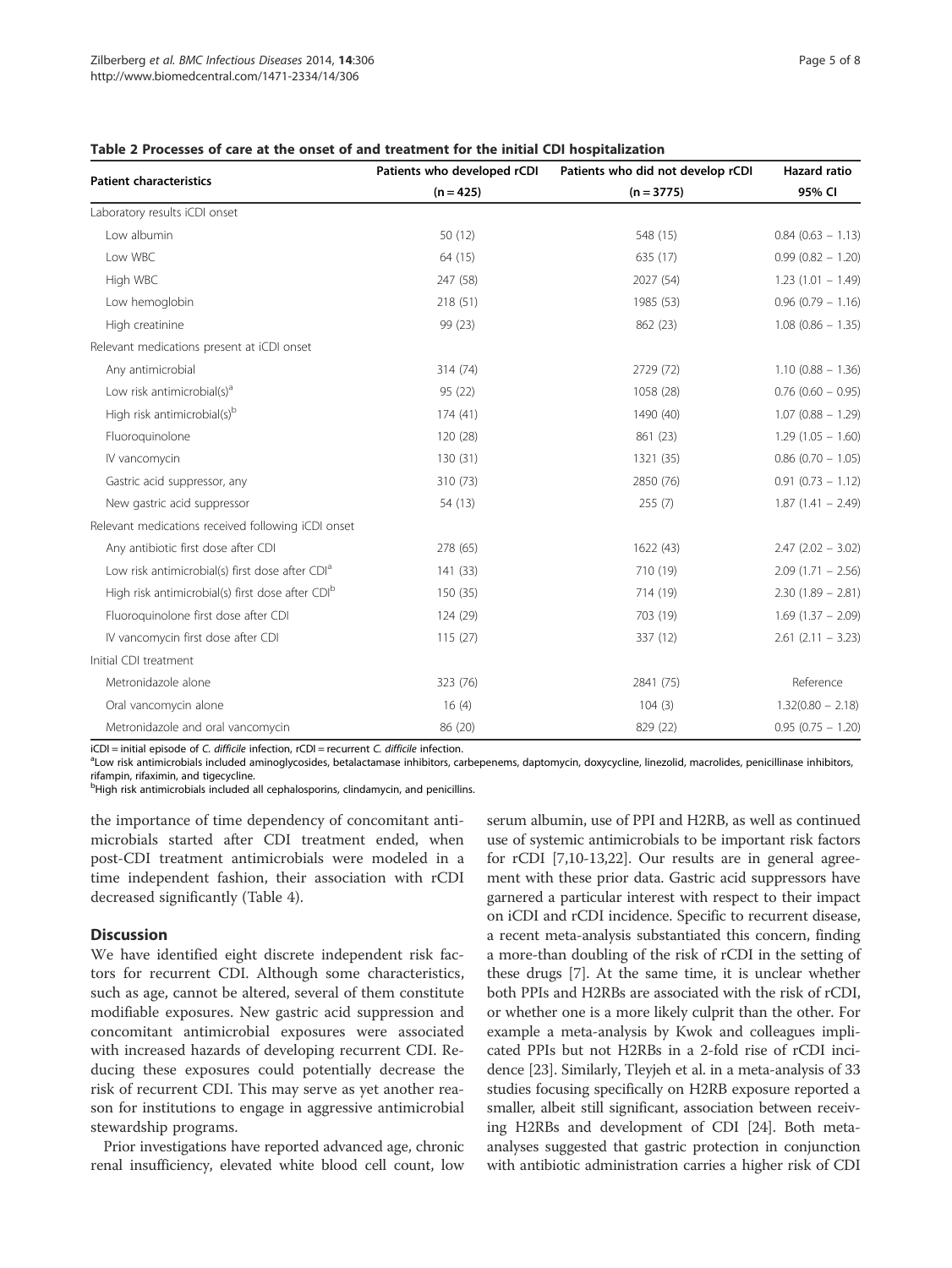| $1.44914$ $\sigma$ weighting the control control with the presentation $\sigma$ |                                |                                      |                     |         |
|---------------------------------------------------------------------------------|--------------------------------|--------------------------------------|---------------------|---------|
| <b>Patient characteristics</b>                                                  | Patients who<br>developed rCDI | Patients who did<br>not develop rCDI | Hazard ratio        | p-value |
|                                                                                 | $(n = 425)$                    | $(n = 3775)$                         | 95% CI              |         |
| Discharged to a healthcare facility                                             | 130 (31)                       | 1029 (27)                            | $1.18(0.96 - 1.45)$ | 0.11    |
| Inpatient readmission(s) before end of iCDI treatment                           | 48 (11)                        | 241(6)                               | $1.76(1.30 - 2.37)$ | < 0.001 |

Inpatient readmission(s) after end of iCDI treatment 126 (30) 857 (23) 1.31 (1.07 – 1.62) 0.01

## Table 3 Outcomes following initial CDI hospitalization

 $iCD$ I = initial episode of C. difficile infection,  $rCD$ I = recurrent C. difficile infection.

development than exposure to PPIs or H2RBs alone [23,24]. In our study, we examined gastric acid suppressors as a single category because our prior work, including preliminary analyses for this study (data not shown), has consistently found no difference in the associations between these two classes of medications and CDI [17,18]. Whether gastric acid suppression is truly an independent risk factor for CDI or a marker for patients at risk for CDI remains unknown [6].

A large body of evidence also ties concomitant use of non-CDI antimicrobials to an increased risk of a recurrence [7,17,18,25]. We found that high-risk antimicrobials raise the risk for rCDI, particularly when administered after the completion of iCDI treatment. We have also confirmed previous findings that link exposure to such specific antimicrobials as IV vancomycin and fluoroquinolones to the

risk for CDI incidence [17,18,26]. The BI/NAP1/027 strain has been associated with fluoroquinolone exposures, and may be more likely to cause rCDI than other strains of C. difficile [27]. Consequently, it is possible that fluoroquinolone exposure is a marker for CDI specifically due to this strain. For IV vancomycin, however, this association may represent not a causal relationship, but rather a marker for higher illness severity and, thus, confounding by indication.

We were also able to demonstrate the importance of timing of antimicrobial exposure after the end of CDI treatment. When modeled as time dependent variables, high-risk antimicrobials, fluoroquinolones, and IV vancomycin were all associated with rCDI. When modeled as time independent variables, the hazards of rCDI associated with high-risk antimicrobials dropped from

| <b>Patient characteristics</b>                   | Antimicrobials after iCDI treatment modeled<br>as time dependent variables |               | Antimicrobials after iCDI treatment modeled<br>as time independent variables |               |
|--------------------------------------------------|----------------------------------------------------------------------------|---------------|------------------------------------------------------------------------------|---------------|
| <b>Risk factor</b>                               | <b>Hazard ratio</b>                                                        | 95% CI        | <b>Hazard ratio</b>                                                          | 95% CI        |
| At admission to the hospital                     |                                                                            |               |                                                                              |               |
| CDI case status                                  |                                                                            |               |                                                                              |               |
| HO CDI                                           | Ref                                                                        |               | Ref                                                                          |               |
| COHCFA CDI                                       | 1.80                                                                       | 1.41-2.29     | 1.78                                                                         | 1.39-2.27     |
| CA CDI                                           | 1.30                                                                       | $0.95 - 1.80$ | 1.25                                                                         | $0.91 - 1.72$ |
| Number of hospitalizations in previous 60 days   |                                                                            |               |                                                                              |               |
| None                                             | Ref                                                                        |               |                                                                              |               |
|                                                  | 1.25                                                                       | $0.97 - 1.61$ | 1.27                                                                         | $0.99 - 1.64$ |
| >1                                               | 1.40                                                                       | 1.04-1.89     | 1.46                                                                         | 1.08-1.96     |
| Age (per 1 year)                                 | 1.01                                                                       | $1.00 - 1.02$ | 1.01                                                                         | $1.00 - 1.02$ |
| At the onset or during treatment of iCDI         |                                                                            |               |                                                                              |               |
| Gastric acid suppression                         | 1.36                                                                       | $1.00 - 1.85$ | 1.40                                                                         | 1.03-1.90     |
| Cumulative fluoroquinolone exposure <sup>a</sup> | 1.24                                                                       | 1.09-1.41     | 1.42                                                                         | $1.25 - 1.61$ |
| Following completion of iCDI treatment           |                                                                            |               |                                                                              |               |
| High risk antimicrobial <sup>b</sup>             | 2.95 <sup>c</sup>                                                          | 2.25-3.86     | 1.86                                                                         | $1.42 - 2.42$ |
| Fluoroquinolone                                  | 1.56 <sup>c</sup>                                                          | 1.63-2.08     | 0.86                                                                         | $0.64 - 1.15$ |
| IV vancomycin                                    | 1.45 <sup>c</sup>                                                          | 1.09-1.92     | 1.05                                                                         | $0.80 - 1.39$ |

Table 4 Cox proportional hazards multivariable model examining risk factors for recurrent CDI

 $iCDI = initial$  episode of C. difficile infection.

<sup>a</sup>Cumulative fluoroquinolone exposure was modeled as a three node spline.

<sup>b</sup>High risk antimicrobials included all cephalosporins, clindamycin, and penicillins.

Exposure at any time t.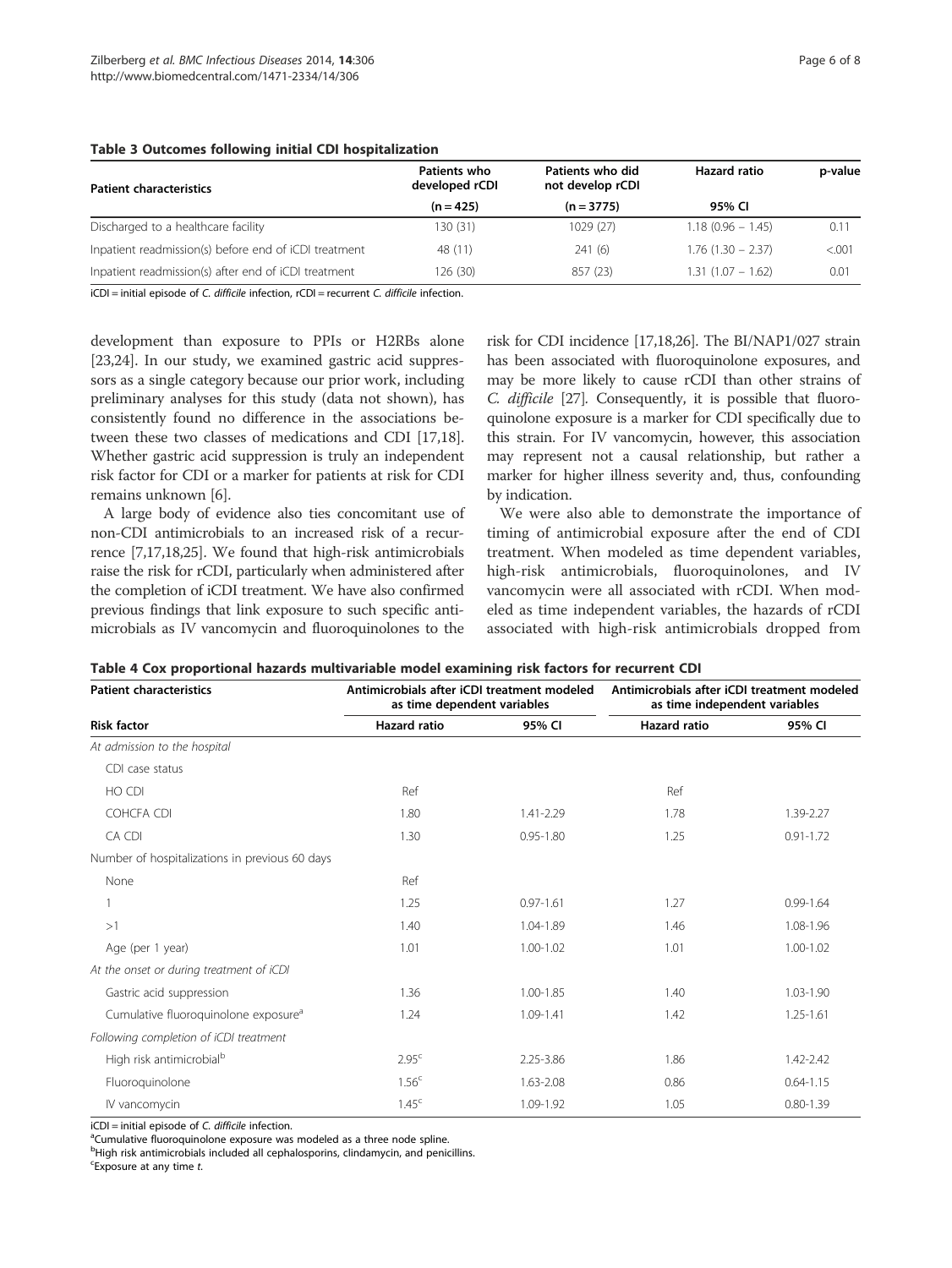2.95 (2.25-3.86) to 1.86 (1.42-2.42), and fluoroquinolones and IV vancomycin were no longer associated with rCDI. Intuitively, this makes sense. An antimicrobial should not increase the risk of rCDI after CDI treatment has ended until the patient is exposed to the antimicrobial. Not modeling antimicrobials as time dependent variables after CDI treatment has ended dilutes the association with rCDI, since the days not on these drugs are included in the model.

A direct relationship between CO-HCFA status and iCDI and rCDI development is a newer finding [15]. Namely, the CO-HCFA designation of the iCDI episode is associated with at least a 25% and as much as a 2-fold increase in the risk of rCDI. A likely mechanism relates to the fact that CO-HCFA defines a population of patients who is likely sicker as evident by recent hospitalizations, and more likely to be exposed to antimicrobials. However, CO-HCFA CDI remained an independent risk factor when controlling for recent hospitalizations.

It is worth noting that the recurrence rate we observed in the current study is at the lower end of what has been reported previously. For example, a recent meta-analysis by Garey et al. examined the literature on risk factors for rCDI [7]. In the 12 studies meeting the inclusion criteria, the rates of recurrence ranged from 13% to 50%. More current data from randomized controlled trials suggest that CDI is likely to recur in approximately 25% of the patients treated for iCDI with vancomycin [8,9]. A potential explanation for the lower rCDI rate in our study compared to others is how cases of CDI were identified. Most stools submitted for C. difficile testing at the BJH microbiology laboratory come from inpatients and the emergency room. A minority of specimens come from outpatients or affiliated skilled nursing facilities. It is likely that milder cases of rCDI were missed because the patient did not require care in an emergency room or need to be admitted. Therefore, the rCDI in this study may consist of more clinically important episodes, occurring in sicker patients, many of whom required an admission or evaluation in the emergency department.

It is possible that patients who resided outside the St. Louis metropolitan area would not be likely to return to BJH for testing for a recurrence. To examine the impact of this potential loss to follow up, we performed a sensitivity analysis of rCDI risk factors by excluding all patients who resided beyond the greater St. Louis postal code. After excluding the 1230 (31.1%) patients with iCDI who met this criterion, the rCDI risk factors and their hazard ratios did not change appreciably (data not shown). This suggested that our results were not biased by including these patients.

Conversely, rCDI in randomized trials may be subject to a detection bias. Patients in trials are prospectively monitored for recurrent diarrhea and instructed to seek testing if it occurs. Even if the patient's symptoms are not from CDI, the person may test positive for CDI as many patients continue to shed C. difficile in stool after cessation of CDI treatment [28].

Our study has some limitations. As a retrospective observational study it is prone to several forms of bias, most notably a selection bias. To mitigate this, we enrolled all consecutive patients meeting our enrollment criteria. To avoid misclassification of the main outcome variable, we applied a stringent case definition to CDI, which included a positive toxin assay. Although confounding is an issue with observational data, we adjusted for all the available relevant potential confounders in the regression model. However, the possibility of residual confounding remains. The biggest limitation, however, is its generalizability, since the data reflected patients and treatment patterns at an urban academic medical center with a large referral base, and may not have mirrored those of institutions with different characteristics or patients with iCDI diagnosed and managed completely in the outpatient setting. Additionally, many of the patients who resided outside the St. Louis metropolitan area may not have had their specimens retested at the BJH laboratory. After excluding these patients from the analysis as part of a sensitivity analysis, neither the rCDI hazard ratios nor the rCDI risk factors were majorly impacted in the overall cohort.

#### Conclusion

In summary, we have demonstrated that a number of modifiable factors exist whose presence raises the risk for developing rCDI. Avoiding such exposures as non-CDI antimicrobial treatment and gastric acid suppressors may go a long way toward attenuating the burden of rCDI. On the other hand recognizing CO-HCFA and advanced age as predispositions to rCDI should serve patients and clinicians well by highlighting the importance of targeting these populations for more aggressive prevention efforts.

#### Competing interests

MDZ reports that she has received research support from Optimer, and research and consulting support from ViroPharma and from Cubist. ERD reports that he has performed research for Viropharma and Merck and has served as a consultant for Merck, Becton-Dickinson, Optimer, Meridian, and Steris. All other authors report no conflicts of interest relevant to this article.

#### Authors' contributions

MDZ conceived of the study, participated in its design, interpretation of the analyses and drafting of the manuscript. KR participated in carrying out and coordinating the analyses and drafting of the manuscript. MO participated in carrying out the analyses and their interpretation, as well as drafting of the manuscript. YY was responsible for the integrity of the statistical analyses and for carrying them out, as well as drafting the manuscript. ERD participated in the design and oversight of the study, as well as drafting the manuscript. All authors read and approved the final manuscript.